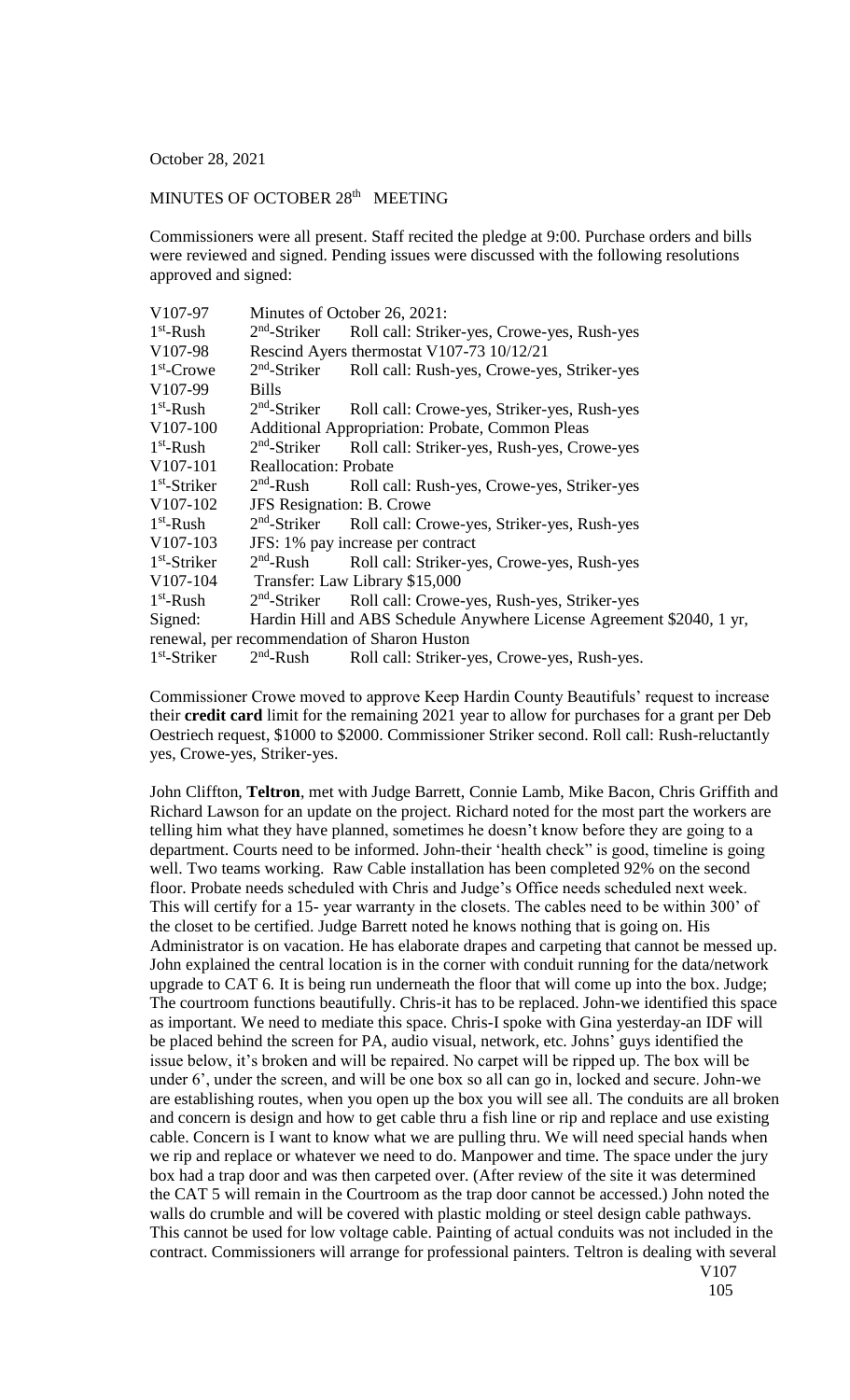challenges with concrete in the floors and walls of the building. They are trying to find the best route to get into the needed places. Existing holes are the best. Projected handoff on November 30. Only concern is courtroom. No material issues. Chris noted an issue in the Treasurer Office that came up today. Existing camera pointing toward the wall-Sheriff wants the camera in the system. Treasurer said not to include. They are wiring today. Resolve? Commissioners were all in agreement this is wiring for the future and should be done, whether she chooses to use or not. Commissioner will discuss with the Treasurer for final determination. Chris has Mac addresses and will map for Teltron.

The **Records Commission** met with the following present: Mike Bacon/Auditor, Stefani Epling/Clerk of Courts, Brenda Rainsburg/Recorder, Katey Henson/Prosecutor. Commissioner Crowe called the meeting to order and each reviewed the five request for Disposal: Auditor, Juvenile Court, Commissioners, Job & Family Services and Treasurer. Engineers was returned April 22, 2021 due to incomplete form. No concerns or questions. Brenda Rainsburg moved to approve the disposal forms. Stefani Epling second. All ayes. No other business. Meeting adjourned.

Kara Brown, Cayla Warnock and Amy Newland, **Simon Kenton School**, reviewed their **budget** at this point and for 2022. Revenue is 5% over last year. Could end up being close to 7%. Due to public relief funds. Expenditures for 2021 to be under \$300,000 due to COVID. 2022 budgeted \$3.8 million due to COVID and finding other ways to work. 3% wage increase was factored. The only thing not factored is inflation, projected at 5% or more. They presented a ten year projected regarding levy dollars. They use a five-year levy average when looking at revenue. Commissioner Striker noted in two years the solar revenue may skew that line but is an unknown. Each one has the potential to be more. What to do with the **"Harco" building**? Commissioner Crowe: Some Board members had the impression we wanted you out and take over the building. Not our intent at all. Kara-I just want to have a relationship and communicate. With the Prosecutor's opinion that led us to believe that you wanted complete control of the building. It has not felt like a partnership, disjointed. We want a partnership. Commissioner Rush noted the comments he heard at the last Board meeting was not what was discussed. We want to continue a good relationship. Kara does not have an issue with communicating with the Commissioners, felt like they were left out of conversations. It is a county building we need to figure out how to make the best use of it. Simon Kenton School should not be paying 100% of the overhead. Commissioner Crowe-how much of the building do you need/want first, then we will decide what to do with the rest. Kara, in ref; to the Committee meeting, if then (*commissioners wanted them out*) conversation, we are prepared to move all staff into our building if they want all. We need a conversation with Commissioners to see what they want. No intent to misdirect the committee. \$18,000 in expenses SKS won't have if Commissioners want. Nothing in stone we can't change direction. Discussion only item. No vote. Intended to inform board and guidance. They meet again in November. Not a new committee. Nov. 23 is the next meeting. Commissioner Crowe asked her to figure out percentage of area and cost. Kara asked to delineate whose responsibility is whose. Who to call when. CORSA has the liability that is on the SKS cost allocation. Lawn care and maintenance will be worked out. Kara sees potential of a county conference/meeting area in a portion of the building. Commissioners will be doing a walk thru Nov. 2 and invited SKS. Kara noted preschoolers use the playground and would like the patio area for shade activities. Commissioners have no issue with that and want it to be a win win for everybody. Amy noted it is all Hardin DD: Friendship Gardens, area behind and walking track. A lot of mowing. Kara will put something on the agenda in November and submit a wish list for continued space. Phone calls or email communications in the between time. Amy asked about the cage area with boxes and office areas were on the wish list-will then the Commissioners ask them to pay rent for an area that is already theirs? This is what some Board members were thinking. All Commissioners are looking at is percentage of utility cost. No rent for SKS. Harco was not county government that is why they paid rent. All positive going forward.